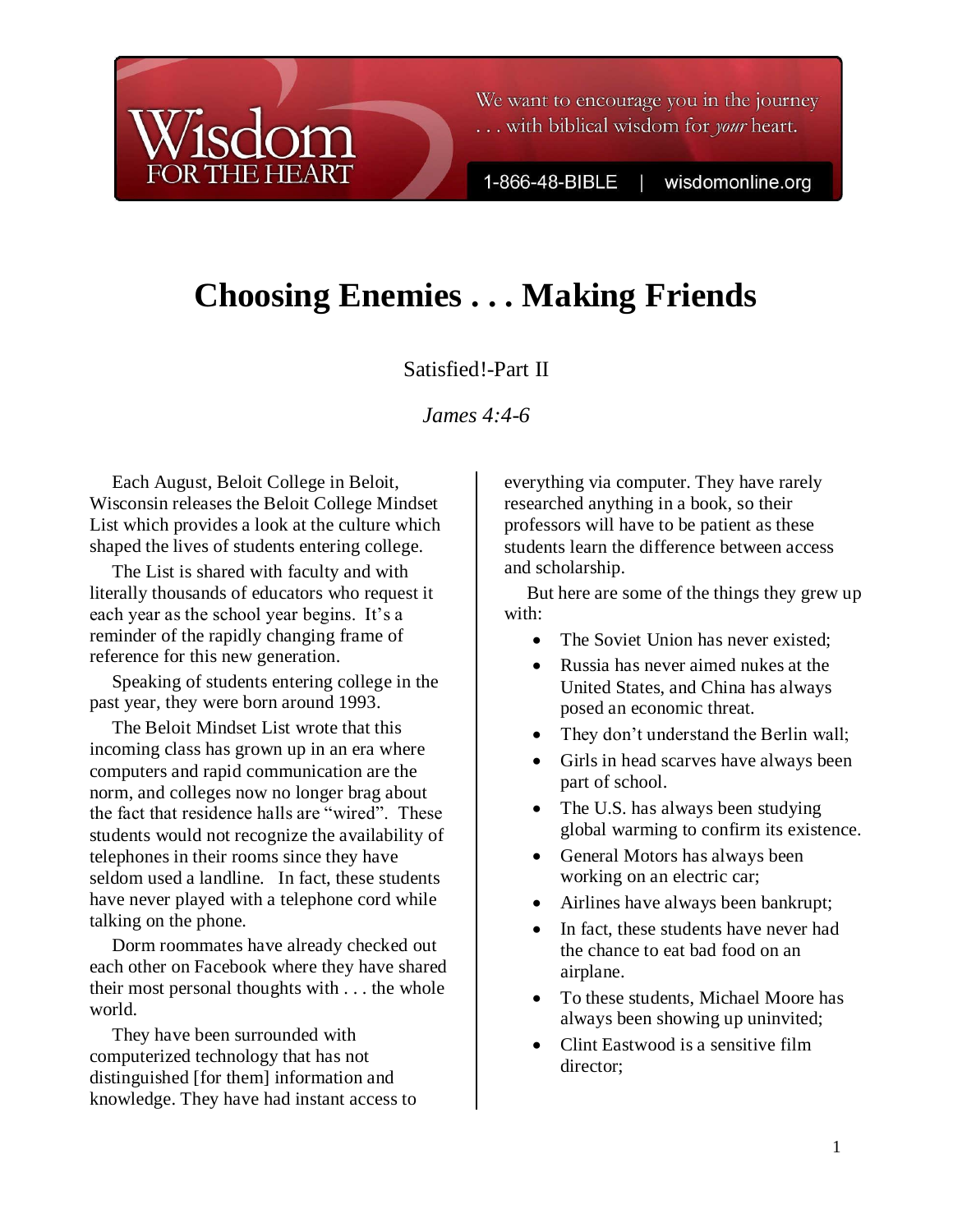- And television stations have never concluded their broadcast day with the national anthem.
- Brides have always worn white for a first, second, or third wedding;
- And "outing" has always been a threat;
- This generation is wireless, yet always connected;
- Text messaging is *their* email and they have rarely mailed anything bearing a stamp.
- They have never written in cursive;
- And since cell phones give them the time, they've never owned a wrist watch.
- They grew up with virtual pets to feed, water, and play games with lest they die;
- Stadiums and sporting events have always had corporate names;
- And Grandma has always had wheels on her walker.
- They grew up pushing their own miniature shopping carts in the supermarket;
- Dolphin-free canned tuna has always been on sale;
- Disposable contact lenses have always been available;
- Food packaging has always included nutritional labeling;
- Whole grain has always been an option;
- All their water has been bottled:
- And they've never heard anyone actually "ring something up" on a cash register.
- The word "so" as in "Sooooo New York," has always been a drawn-out adjective modifying a proper noun, which in turn modifies something else (I didn't get that one either).
- They have never heard a gas station attendant ask "Want me to check under the hood?"
- To them, gas stations don't fix cars, they sell food and cappuccino.

A couple more:

- This incoming freshman class grew up playing video games and watching movies in their minivans;
- They have never rolled down their window;
- And their temperature has always been taken in their ear – lucky them!

Talk about change . . . so much has changed in just a few years.

The culture is constantly changing! Which to me is one of the great proofs of the inspiration of the Bible and the everlasting, unchangeable power of the gospel.

The Bible is as fresh and relevant today as it was in 1993. As it was in the 93 A.D. about the time the first of the New Testament letters was becoming widely known as authoritative – God-breathed.

It was written by James, the pastor/teacher of the church in Jerusalem.

To this day, it speaks to who we are and how we live with, or without email, or global warming, or the Soviet Union, or battery powered cars and cappuccinos.

One author said, that this hard hitting powerful letter from James could be entitled, "In Your Face" or James, the "In Your Face, Epistle."

Which means, you can't get away from it ... . you can't dodge any of the bullets . . . it doesn't pull any punches . . . you can't duck or pull out, and you certainly can't ignore it.

That is, if you want to grow up, in fact, if you want to be truly satisfied in life.

In our last session, as we began *James chapter 4*, the Apostle of this in-your-face letter exposed our hearts that seek satisfaction in our own pleasures.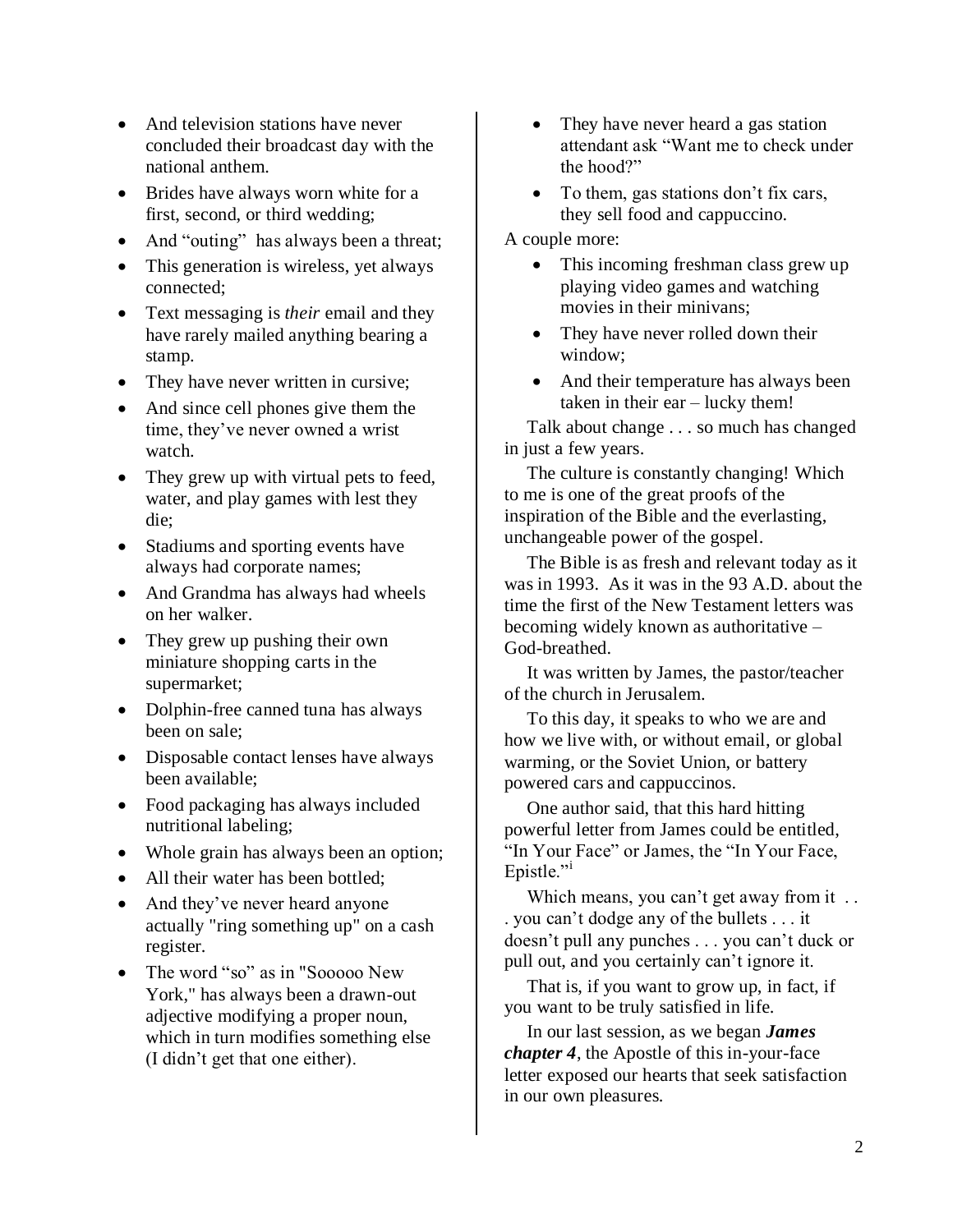In the first few verses of chapter 4, James exposed the downward spiral of sin. The battle begins internally and then surfaces externally.

One author from a generation ago spelled out the downward spiral with these words: It begins with a desire. That desire for that person, for that relationship, for that promotion, for that thrill, for that drug, for that whatever moves from a desire to something that dominates his thoughts; he thinks about it during his waking hours and dreams about it when he sleeps. It moves from a desire to becoming a ruling passion. He begins to form schemes in his mind to obtain it; and it might even involve eliminating someone or something that stands in his way. For long enough all this may go on in his mind. Then one day the imagination blazes into action, and he finds himself taking the steps necessary to obtain his desire. Every [sin] has come from desire which was first a feeling, but being nourished it became an action.<sup>11</sup>

James even goes further in ripping of the religious mask from our vocabulary of prayer, showing us how we can pray but really only be praying for our own selfish pursuits.

We want our desires and hope that God will grant them like some sort of giant cosmic vending machine in the sky.

James says that this kind of Christian is not heading toward a life of satisfaction, but dissatisfaction. He is not headed toward a full life but an empty life.

He is not heading toward wisdom and discernment but stupidity and foolishness; he's not going to land on joy; he's going to land on guilt and despair.

Dr. Samuel Johnson put it this way to the  $18<sup>th</sup>$  century church, "Of all that have tried the selfish experiment, let one come forth, and say that he has succeeded. He that has made gold his idol, has it satisfied him? He that has toiled in the fields of ambition, has he been repaid? He that has ransacked every avenue for sensual enjoyment, is he content? Can anyone answer in the affirmative? Not one!"iii

So, what are we going to do about it? How do we pursue and find and live a satisfied life?

What James will provide next is the beginning of an inspired answer . . . and you will find that it is true in every generation.

No matter how much the culture changes; no matter how much the technology advances whether you're riding on a horse or in a battery operated car—your path will lead to satisfaction only by heeding these truths.

And I've outlined James challenge into 4 imperatives; the first is this:

#### **1. Get on the right side of the war**

Look at *James chapter 4 and verse 4. You adulteresses, do you not know that friendship with the world is hostility toward God? Therefore whoever wishes to be a friend of the world makes himself an enemy of God.*

In other words, you have to choose your enemies . . . and you have to make the right friends—primarily God Himself—because there's a war on!

You better know who your real enemies are and who your real friend is.

Now the hard hitting vocabulary of James leads some to believe James can't be writing to Christians. I mean, he starts out by calling us all adulteresses!

Some would say that there's no way a believer would be called an adulterous. There's no way a believer could be hostile toward God to literally be opposed and at enmity with God.

But to the Jewish believers reading this letter they would have immediately understood the use of the word adulteress as a reference to spiritual unfaithfulness.

Israel is often referred to as the wife of Jehovah. In other words, there is a covenant of love and fidelity God and His people.

Going all the way back to Moses who warned the people not to play the role of a harlot and go after other gods (Exodus 34).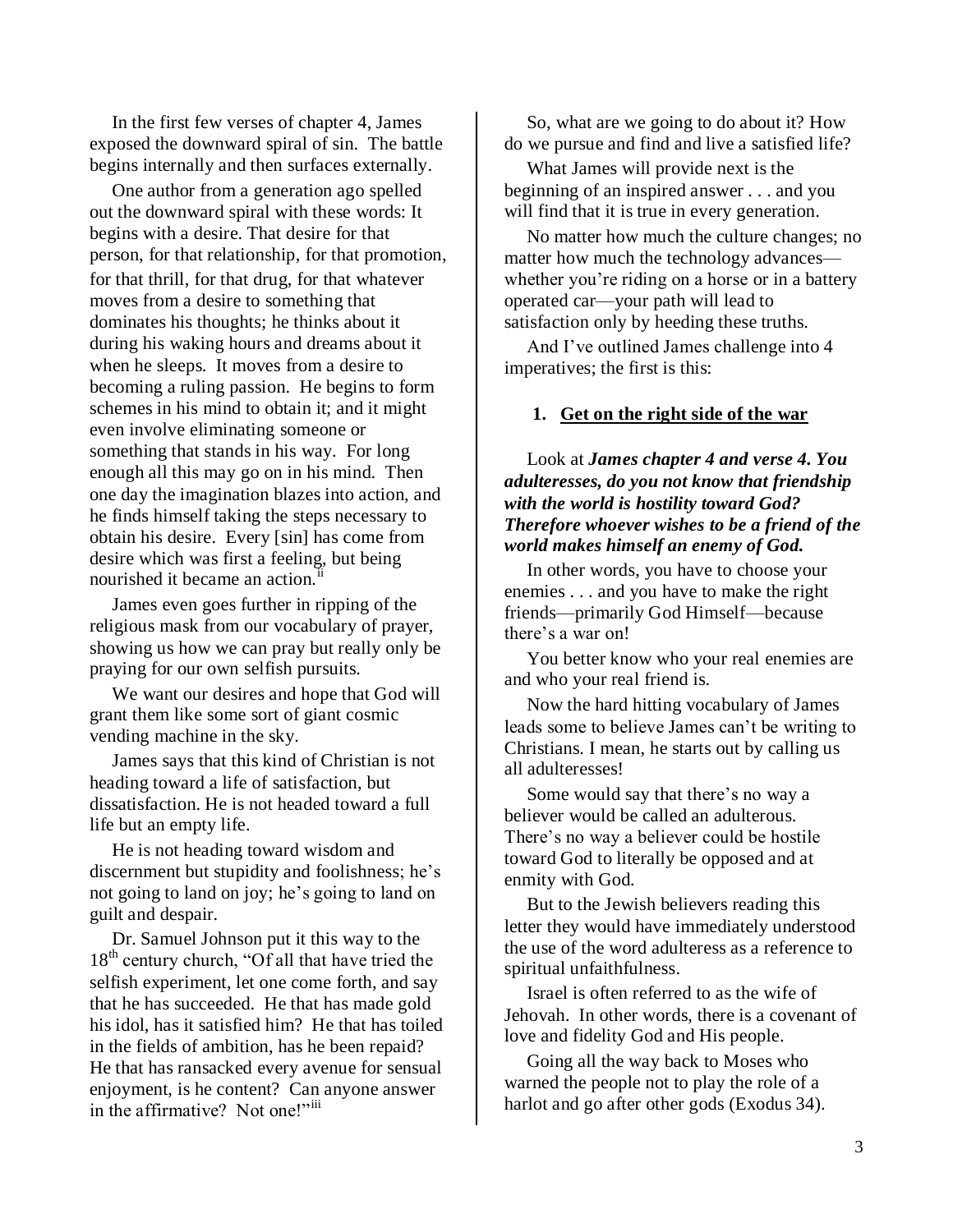The prophet Hosea would literally live out the faithfulness of God toward Israel as he obeyed the Lord and married a harlot who was then continually unfaithful to him, yet the Lord would command Hosea to go and buy her back and love her faithfully as an illustration of God's unfailing love for His bride, Israel.

Jesus Christ also referred primarily to Israel as an adulterous generation.

So also, the New Testament speaks of the church as the bride of Christ (Ephesians 5 and Revelation 19). We are spiritually married to Christ (Romans 7:4)

James was speaking much like an Old Testament prophet, warning them that to pursue the world is tantamount to spiritual adultery.

For what does an adulterer do but say that he has not found satisfaction and delight in their spouse, so they will seek satisfaction in another.

So here's the question: can a Christian try to find satisfaction and delight in something or someone that would violate his commitment to Jesus Christ?

The answer's yes—it's called sin. James the in-your-face Apostle considers sin to be spiritual adultery.

What an interesting way to look at  $sin - it$  is a violation of love between us and our bridegroom.

Now, James uses the word here for world  $kosmos$  ( $kooµ$ <sup>o</sup> $\varsigma$ ) which does not refer to this planet.

It refers to this present age, which is hostile toward God. It refers to the world system. It refers to the self-centered value system of the world.<sup>iv</sup>

The word for world in scripture stands for all that is unholy. You have then these two contrasting affections—friendship with the world or friendship with God. If we love the one, we turn away from the other. You simply cannot keep close to both of them. $v$ 

And by the way, the word that appears twice in this verse, translated friendship or friend, is a lot more than a casual friendship with someone

you see in school every so often or maybe someone at work you join in the break room for lunch every once in a while.

The word James uses here is *philia* ( $\phi \iota \lambda i\alpha$ ) the verb form is *philew* ( $\phi \lambda \epsilon \omega$ ). It is a friendship based on common interests, common desires, and common pursuits. It is a deeply affectionate word that is often translated by the word "love" in the New Testament.

In fact, it's used of the Father's love for those who are saved (John 16:27).

It is a word that highlights the emotional connection and satisfaction that friends find in being with each other.

Is it possible for the believer and the world to have the same interests, to pursue the same things, to want the same things: money, fame, popularity, pleasure, promotion, comfort, health and so on? Is it possible for our interests and our concerns to be conformed to those of an unholy world? $v^{\text{vi}}$ 

Yes! It's possible for the believer and therein lies the temptation to become more attached to the world than to God and to become more of a friend of the world than we are of God.

Have you ever thought about the fact that a loss of fellowship is really nothing more than a loss of friendship?

Not sonship—that can never be lost. But fellowship can be.

Think of it this way. *Philia*, the word James uses here for friendship, can be translated in its verb form, to kiss-an act of affection or desire.

James is saying, don't you know the battle that's going on? Look at *verse 4 – Do you not know that friendship with the world is hostility toward God?*

Don't you know that? James is asking a rhetorical question and he knows they will respond with, "Yes, we know that!"

Then why are you kissing up to the world system which is at war with God? Why would you ever show the world your affection? Why would you ever kiss up to sin? Why would you ever do that?!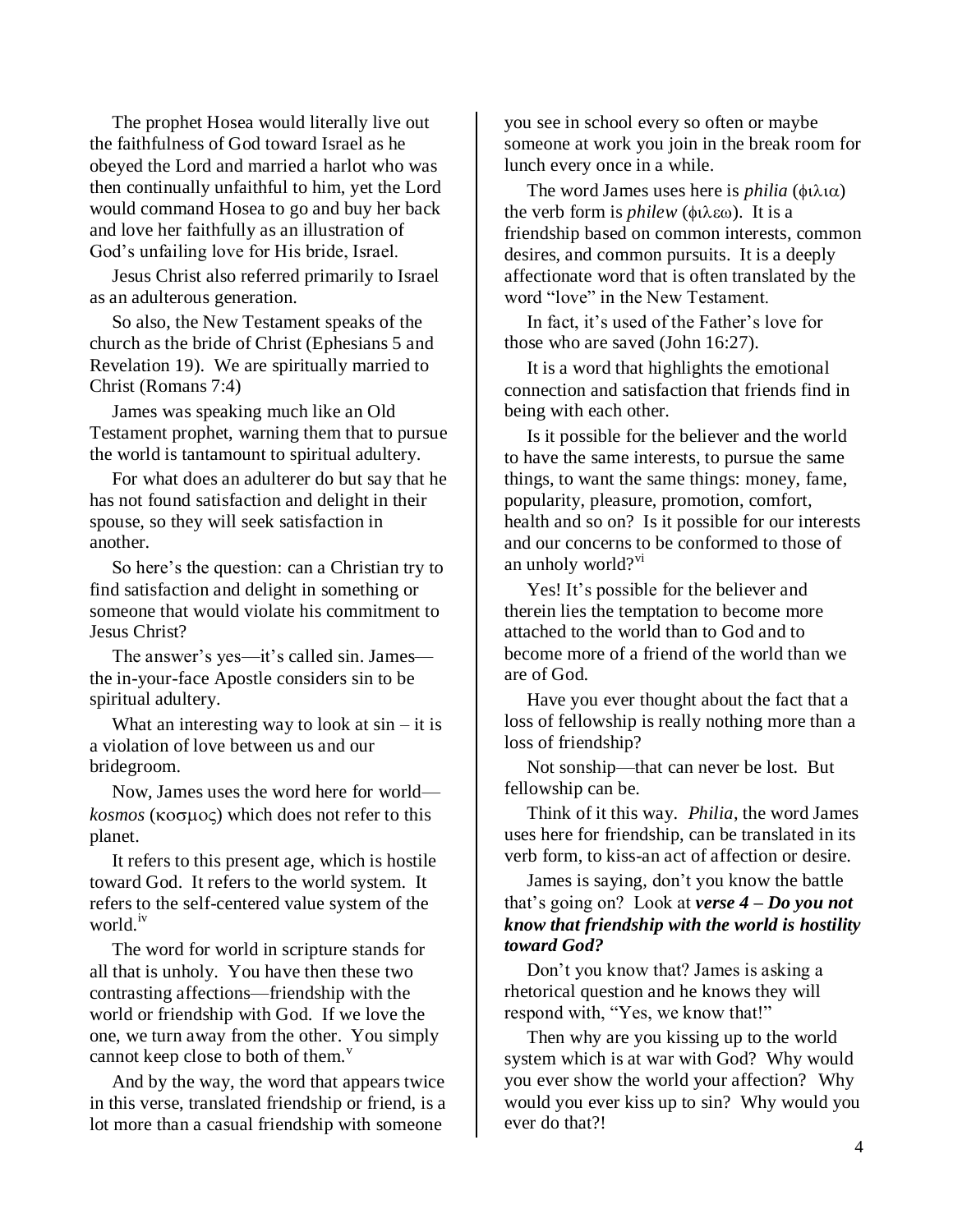*A middle school in Oregon was having a problem I read about some time ago. The middle school girls were into makeup and lipstick and lip gloss and they were putting it on in the girl's bathroom between classes. They had started the tradition of kissing the mirror before leaving, which left behind dozens of little lip prints on the mirrors.*

*This took a lot of time to clean off, after it had dried. The Principal had warned the girls, threatened the girls, tried everything and nothing worked.*

*Then she hit on an idea. She told the custodian exactly what to as she called the girls to the bathroom one afternoon after class.*

*They piled into the bathroom and there again were all the mirrors with dozens of lip prints on them. And she once again explained that all these lip prints were causing a major problem for the custodian who had to spend extra time cleaning the mirrors every day. In fact, she said, you need to know just how hard it is for our custodian to clean them off. She then asked the custodian to show the girls how difficult it was to clean the mirrors. He said,* 

*"Yes, Ma'am" and then took out his longhandled brush, dipped it into one of the nearby commodes, and then began to scrub one of the mirrors clean.*

*The Principal dismissed the girls and the lip prints disappeared*.

Who in their right mind would want to kiss that?

That's James point; you should know better than that. You're kissing up to filth . . . and you're hurting the love of your life.

The world is at war with God and you are fraternizing with the enemy . . . you should know that puts you on the wrong side of the battle; you have no business being over there.

Besides, you'll never find satisfaction in that affection. You're drinking from the wrong well . . . you're embracing a corpse.

To put it as bluntly to this generation as James did to his, let me say it this way: If you want a satisfied life—take a good look at what you're kissing up to.

Wake up . . . James says effectively in *verse 4*. You already know this . . . which is a nicer way of saying, "You know better!"

First, **Get on the right side of the war.**

#### **2. Act out the truth of God's word**

James asks another in-your-face rhetorical question in *verse 5.* Notice there as James asks, *Do you think that the Scripture speaks to no purpose:*

In other words, does God mean what He says? Or did He put the Bible together for us because He always wanted to write a Book. He didn't have anything better to do, so He compiled a bunch of nice quotes and neat stories for us to read before bedtime.

James is writing with biting sarcasm here. He effectively says, "Do you think the Bible is something you can take or leave? Or, is it the authoritative word of God.

James knows that all the believers will say, "You're right, James, it is the word of God."

Then James has them cornered because, if it is indeed the word of God, then it speaks with the authority of God and it must then be followed and obeyed as the command of God.

So do you really believe what the scripture teaches? Do you really buy into the warnings of scripture? Do you really believe the promises of scripture? Do you really want to follow the commands of scripture?

James is expecting us to say, "Yes!"

Then act it out! Put it into practice! Follow it! The scriptures speak with a purpose!

Anything otherwise is nothing less than dangerous. That path leads to disillusionment and the spiral downward.

A man in our church told me some time ago about his training in deep sea diving. As part of his training, he was taken deep under the water's surface where apart from his searchlight, it was totally black. He told me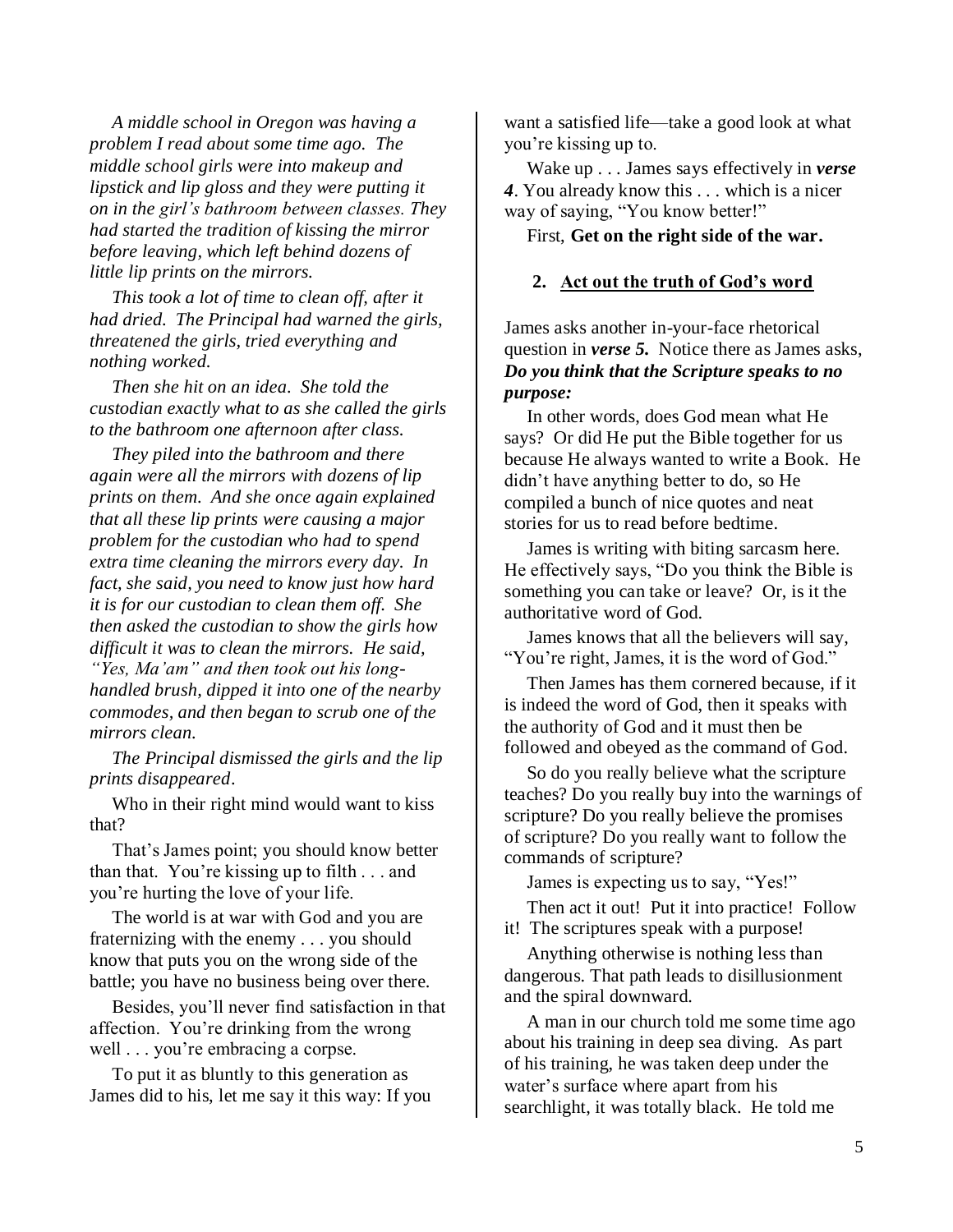how easy it was to become disoriented as to which way was up or down or sideways.

He said, "Your body was weightless and without any landmarks around you in the dark you could literally be swimming down and all the while thinking you were swimming up.

He had been trained that if all else fails, and he didn't know which way to swim to the surface, he was to simply follow the bubbles from his oxygen tank. Even though it might seem that down was up, he was to follow the bubbles; he was trained, "the bubbles are always right."

We're living in a changing culture where it's easy to become disoriented to what is right or wrong; helpful or harmful; wise or foolish.

Here's James' lesson: follow the Bible . . . it speaks with purpose . . . and it's always right.

You know you're in trouble when you tell the Lord things like, "Lord, I'm not sure you know what's best for me. I think I know the way to the surface. Your word is probably a little too old fashioned on that issue . . . we're into email and IPads now."

It might sound unsophisticated to deep sea divers with all their technology and instrumentation, but the bubbles are always right.

And just like the bubbles, the Bible is always right, and it will lead you toward life worth living.

Paul wrote to Timothy and reminded him that the God-breathed scriptures were profitable; their purpose was to teach, reprove, correct and train in righteousness—right-living.

So, get on the right side of the war; Act out the truth of the word;

#### **3. Tune in to the voice of the Spirit**

## *Verse 5b. "He jealously desires the Spirit which He has made to dwell in us"*

Again, it might sound odd to us that the Spirit of God is jealous.

But to the Jewish audience of James, they immediately knew that God often referred to Himself as a jealous God.

Right at the outset of the Ten Commandments God says *"I the Lord your God am a jealous God (Exodus 5:20)*

Later in *Exodus 32*, Moses says to the people of Israel, *"For the Lord whose name is Jealous, is a jealous God." (Exodus 32:14)*

It simply means that God is intolerant of any rival. Just as a husband and a wife has a holy, loving jealousy over each other, where they would protect and guard their own affections from any rival, so God is passionate about our fidelity.

By the way, this is another proof that James is writing to Christians because the Spirit does not dwell in the unbeliever. He dwells—*verse 5-in us*.

And the Spirit within us jealously guards our relationship with God is grieved when we sin against God's love.<sup>vii</sup>

The Spirit of God speaks to our hearts and minds through His word. He convicts our hearts with grief and sorrow and guilt whenever we go anywhere else but to Him to have our needs met.

James is saying, "Stop having an affair with the world.‖ If you want a satisfied life, you don't go anywhere else but to Him to have your needs met.

This is a picture here to the Holy Spirit's yearning for the undivided love of God's people and grudgingly refusing to yield to a rival.<sup>viii</sup>

God claims us entirely for Himself. He is that jealous. He wants our undivided  $devotion<sup>ix</sup>$ 

He will not have a rival, and according to James chapter 4, the rival we must battle is not only the world in verses 4-6; but in our last session we learned that the rival to Godly affections will be our own flesh, our own desires in verses 1-4.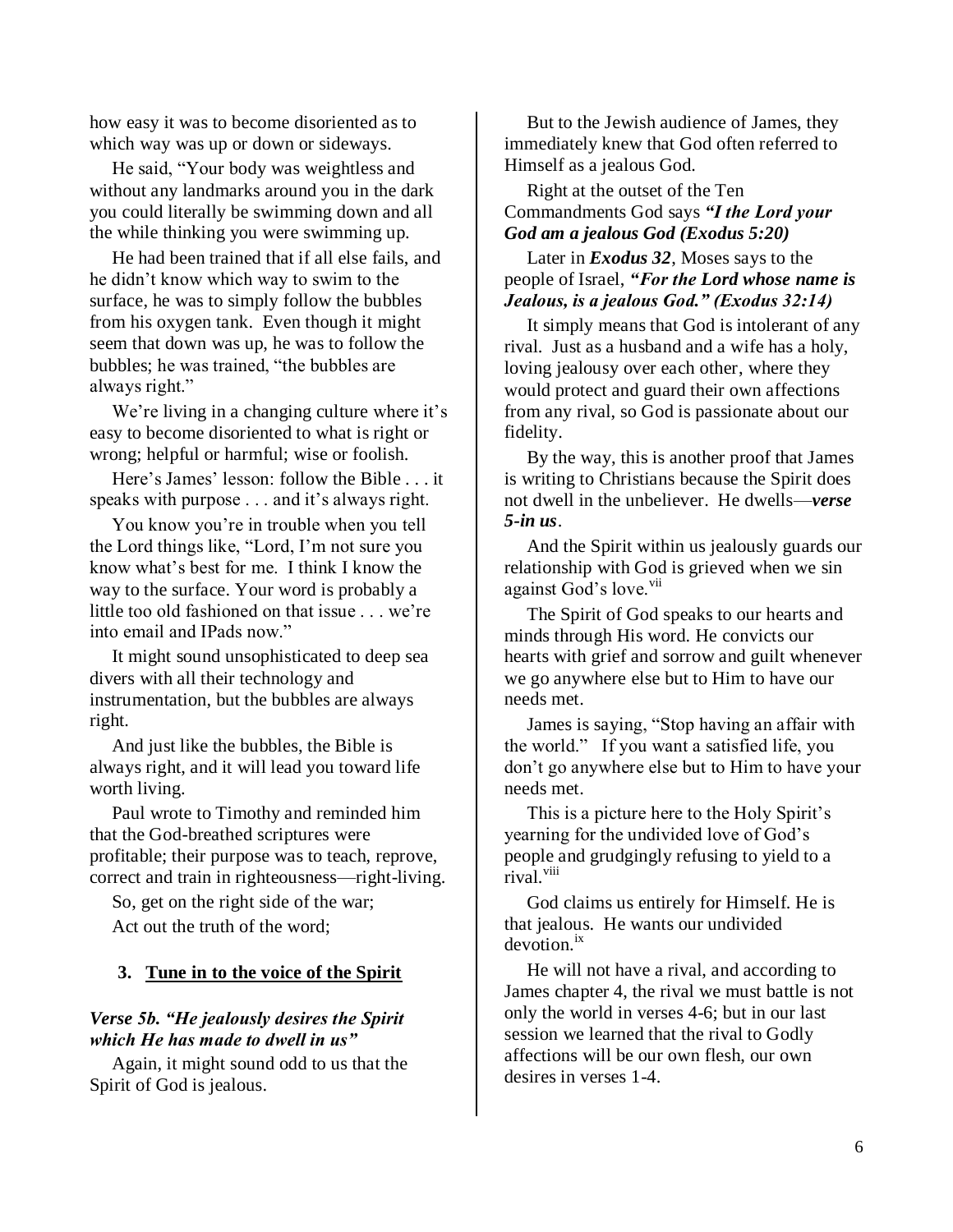Dial into the frequency as it were of the Spirit and you will hear the melody that sings of God's way.

Tune into the frequency of the flesh and the songs and melodies will reinforce *our* way.

Did you know that the most popular song played at funerals in the English speaking world today is the same song that has become the most often used, repeated, copied, played and recorded song in pop culture entitled, *I Did it My Way.*

I hesitated reading the lyrics in my sermon, but I can't find a better illustration of the human heart, which tunes into the frequency of the world rather than the Spirit and then turns around and brags about it, than this song.

And to make matters even more tragic, the song is sung from the perspective of a man who's dying. He's come to the end of his life, which is why this song is so popular at funerals

And here are the lyrics.

*And now, the end is near, And so I face the final curtain. My friends, I'll say it clear; I'll state my case of which I'm certain.* 

*I've lived a life that's full - I've travelled each and every highway. And more, much more than this, I did it my way.* 

*Regrets? I've had a few, But then again, too few to mention. I did what I had to do And saw it through without exemption.* 

*I planned each charted course - Each careful step along the byway, And more, much more than this, I did it my way.* 

*Yes, there were times, I'm sure you knew When I bit off more than I could chew But through it all, when there was doubt I ate it up and spit it out I faced it all and I stood tall and did it my way.*

*I've loved, I've laughed and cried, I've had my fill—my share of losing. But now, as tears subside, I find it all so amusing.* 

*To think I did all that, And may I say, not in a shy way Oh no. Oh no, not me. I did it my way.* 

*For what is a man? What has he got? If not himself then he has naught. To say the things he truly feels And not the words of one who kneels. The record shows I took the blows*  And did it my way.<sup>x</sup>

Which frequency are you tuned into? The world will sing—live it your way. The Spirit will say, "Do it God's way."

Live it your way and you will reach a destination of dissatisfaction.

Live it according the Spirit of God through the word of God and it actually may be more painful and more uncomfortable and more difficult and more challenging and even more temporarily unrewarding, but you will reach a destination called satisfaction.

So, get on the right side of the war; Act out the truth of the word; Tune in to the voice of the Spirit;

## **4. Present the correct posture for receiving grace**

*Notice verse 6.* A text I thought I'd use for an entire sermon, but James uses it to conclude this particular thought and so will I—notice*, But He gives* a *greater grace.*

Wait a second . . . greater than what? Greater than whatever it is the world offers.

- greater than the strength of your own depravity;
- greater than the power of the spirit of darkness;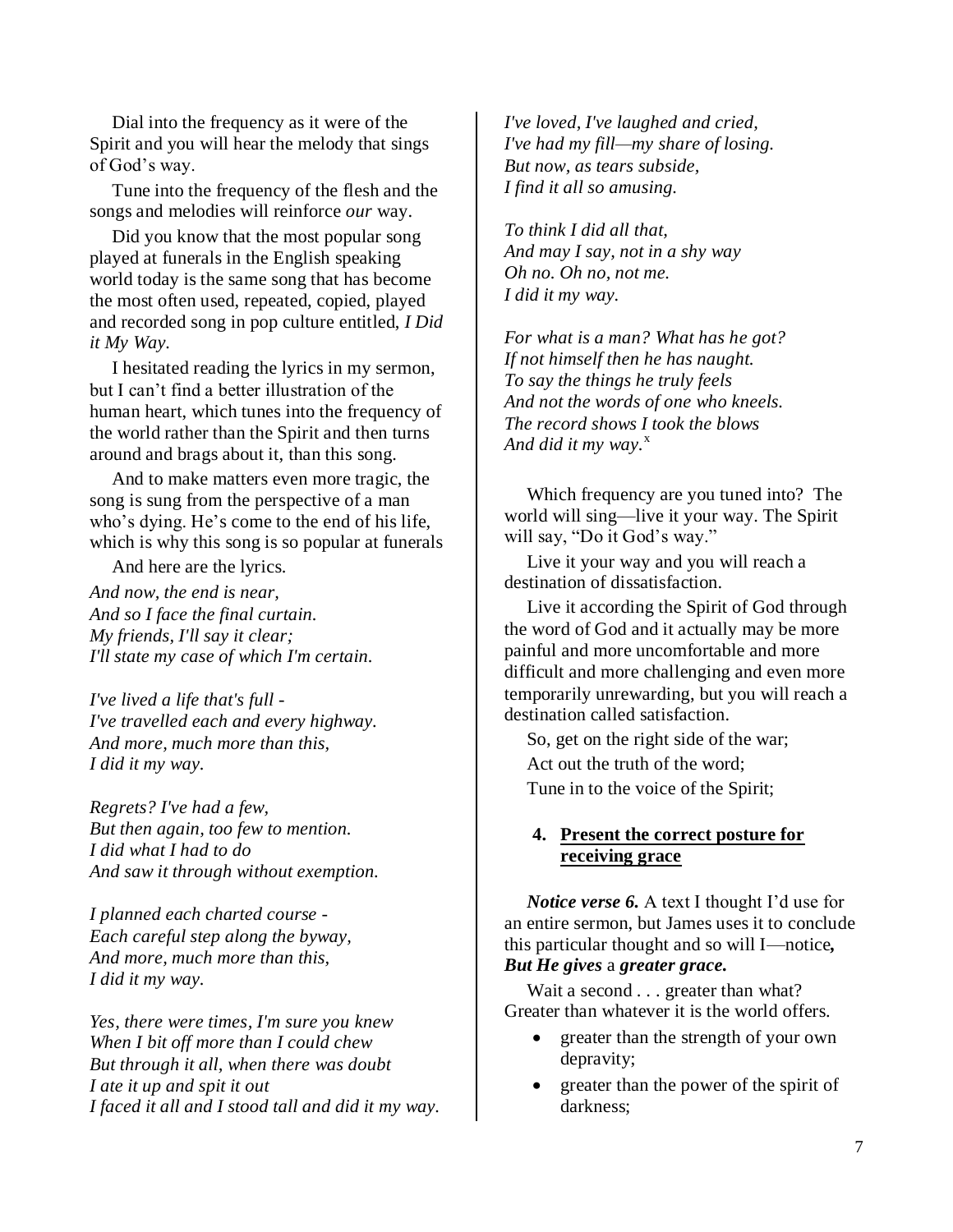• greater than your failure to give God your undivided affection; greater than your vilest  $sin^{xi}$ 

#### *For where sin increased, grace abounded all the more (Romans 5:20).*

Grace for every situation; we have no need which outstrips His grace; for daily need there is daily grace; for sudden need, there is sudden grace; for overwhelming need, there is overwhelming grace.<sup>xii</sup>

The tense of this verb—*He gives a greater grace*—is present indicative meaning God is giving us grace continuously.<sup>xiii</sup>

It never stops flowing . . . we will never exhaust it . . . there is always more to follow!

*Zodhiates told the story of a little boy, one of seven children, who had been in some accident and was taken to the hospital. He came from a poor family where hunger was seldom completely satisfied and a glass of milk had to be shared by 3 or 4 other siblings. Each child was able to drink but so much, until milk descended to a certain point in the glass before they had to stop. Well, after the young boy was made as comfortable as possible in the hospital bed, to his surprise a nurse brought him a large glass of milk. He looked at it longingly and then, shyly asked the nurse, "How deep shall I drink?" The nurse immediately knew why he asked, and with her eyes now moist and a sudden lump in her throat, she said to him, "You may drink it all." You can drink as deeply as you like.xiv*

It is our nature to need . . . it is God's nature to give.

The question is do you really want it?

Notice the qualifier in *verse 6, God is opposed to the proud, but gives grace to the humble.*

In other words, do you really think you need it? The proud person would say, "I'm fine on my own."

The humble believer will say, "Are you kidding . . . I need Thee every hour!"

In other words, those who benefit most from grace are those who recognize they need it most.

And those who need it most will receive it most and thank Him most and love Him most.

James says, effectively:

-Get on the right side of the war;

-Act out the truth of the word;

-Tune in to the voice of the Spirit;

-Present the correct posture for receiving grace.

Where your heart is positioned in humility to receive and welcome the grace of God.

And to you, the poet writes,

*He giveth more grace when the burdens grow greater;*

*He sendeth more grace when the labours increase;*

*To added afflictions He addeth His mercy, To multiplied trials His multiplied peace. When we have exhausted our store of endurance,*

*When our strength has failed ere the day is half done;*

*When we reach the end of our hoarded resources,*

*Our Father's full giving is only begun. His love has no limits, His grace has no measure,*

*His power has no boundary known unto men; For out of His infinite riches in Jesus, He giveth and giveth and giveth again.xv*

This manuscript is from a sermon preached on 02/27/2011 by Stephen Davey. © Copyright 2011 Stephen Davey All rights reserved.